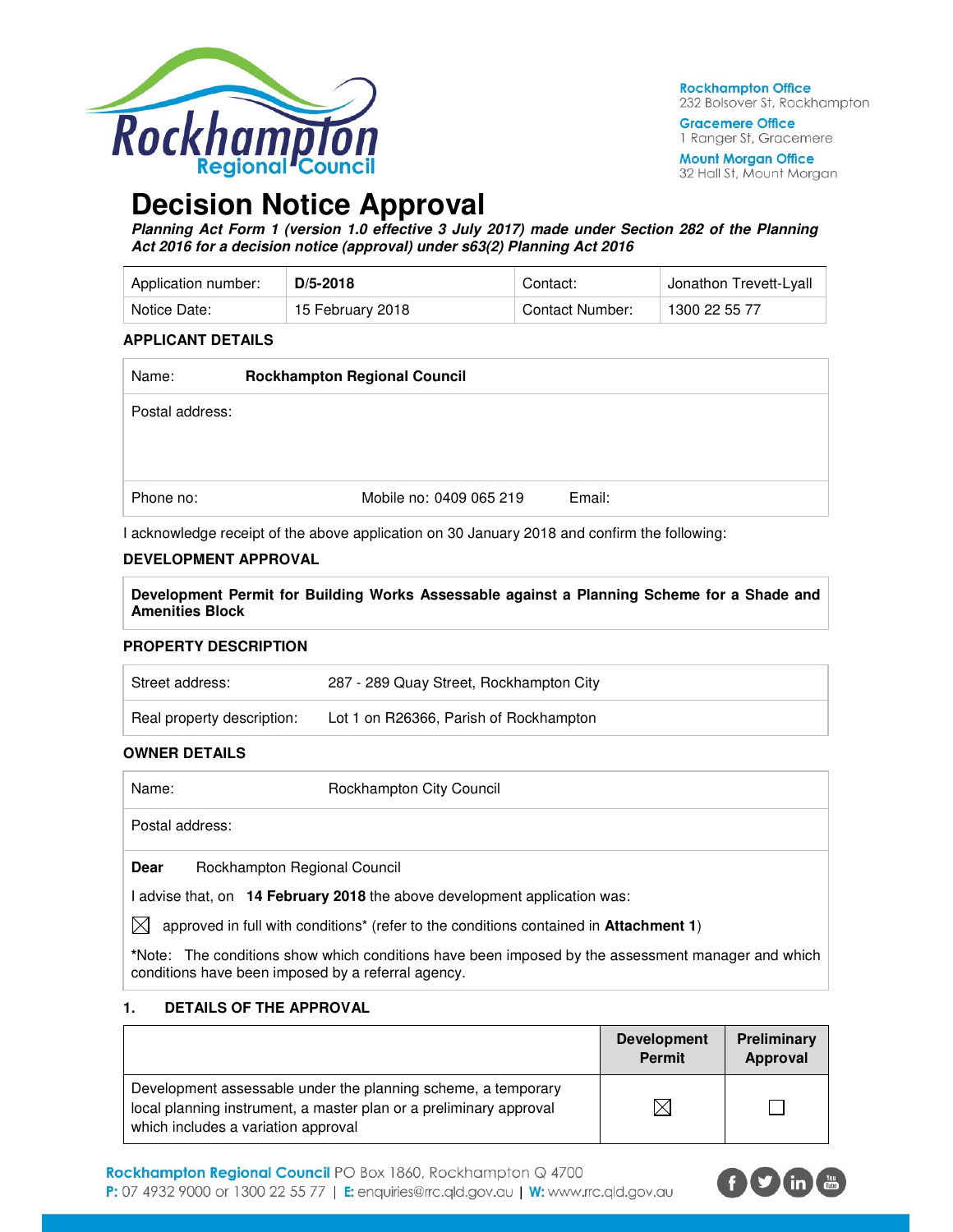#### **2. CONDITIONS**

This approval is subject to the conditions in Attachment 1.

#### **3. FURTHER DEVELOPMENT PERMITS REQUIRED**

Please be advised that the following development permits are required to be obtained before the development can be carried out:

| Type of development permit required | Subject of the required development permit |
|-------------------------------------|--------------------------------------------|
| Building Works                      |                                            |
| Plumbing and Drainage Works         |                                            |

#### **4. REFERRAL AGENCIES** NIL

#### **5. THE APPROVED PLANS**

**The approved development must be completed and maintained generally in accordance with the approved drawings and documents:** 

| Drawing/report title                             | Prepared by                           | Date       |                | Revision |
|--------------------------------------------------|---------------------------------------|------------|----------------|----------|
| BA - Plan                                        | Landmark Products Limited             | 18/12/2017 | 34345-101      | 1        |
| <b>BA</b> - Elevations                           | Landmark Products Limited             | 18/12/2017 | 34345-102      | 1        |
| <b>BA</b> - Section                              | Landmark Products Limited             | 05/12/2017 | 34345-103      | $\Omega$ |
| BA - Framing Plan                                | <b>Landmark Products Limited</b>      | 05/12/2017 | 34345-201      | $\Omega$ |
| BA - Slab Plan                                   | Landmark Products Limited             | 18/12/2017 | 34345-202      | 1        |
| BA - Hydraulic Layout                            | Landmark Products Limited             | 18/12/2017 | 34345-301      | 1        |
| BA - Hydraulic Layout                            | <b>Landmark Products Limited</b>      | 18/12/2017 | 34345-302      | 1        |
| <b>Title Sheet</b>                               | <b>McMurtrie Consulting Engineers</b> | 29/11/2017 | 0431718-0001   | C        |
| Sewerage Layout &<br><b>Longitudinal Section</b> | <b>McMurtrie Consulting Engineers</b> | 29/11/2017 | 0431718-0002   | C        |
| Concrete Slab Details                            | <b>McMurtrie Consulting Engineers</b> | 29/11/2017 | 0431718-0003   | A        |
| Notes - Sheet 1 of 2                             | <b>McMurtrie Consulting Engineers</b> | 09/11/2017 | 0431718-S-0001 | B        |
| Notes – Sheet 2 of 2                             | <b>McMurtrie Consulting Engineers</b> | 29/11/2017 | 0431718-S-0002 | D        |
| Plans, Sections and<br>Details                   | <b>McMurtrie Consulting Engineers</b> | 22/11/2017 | 0431718-S-0003 | C        |

#### **6. CURRENCY PERIOD FOR THE APPROVAL (S.85)**

The standard currency periods stated in section 85 of Planning Act 2016 apply to each aspect of development in this approval, if not stated in the conditions of approval attached.

#### **7. STATEMENT OF REASONS**

| Description of the | The proposed development is for Building Works Assessable against a |
|--------------------|---------------------------------------------------------------------|
| development        | Planning Scheme for a Shade and Amenities Block                     |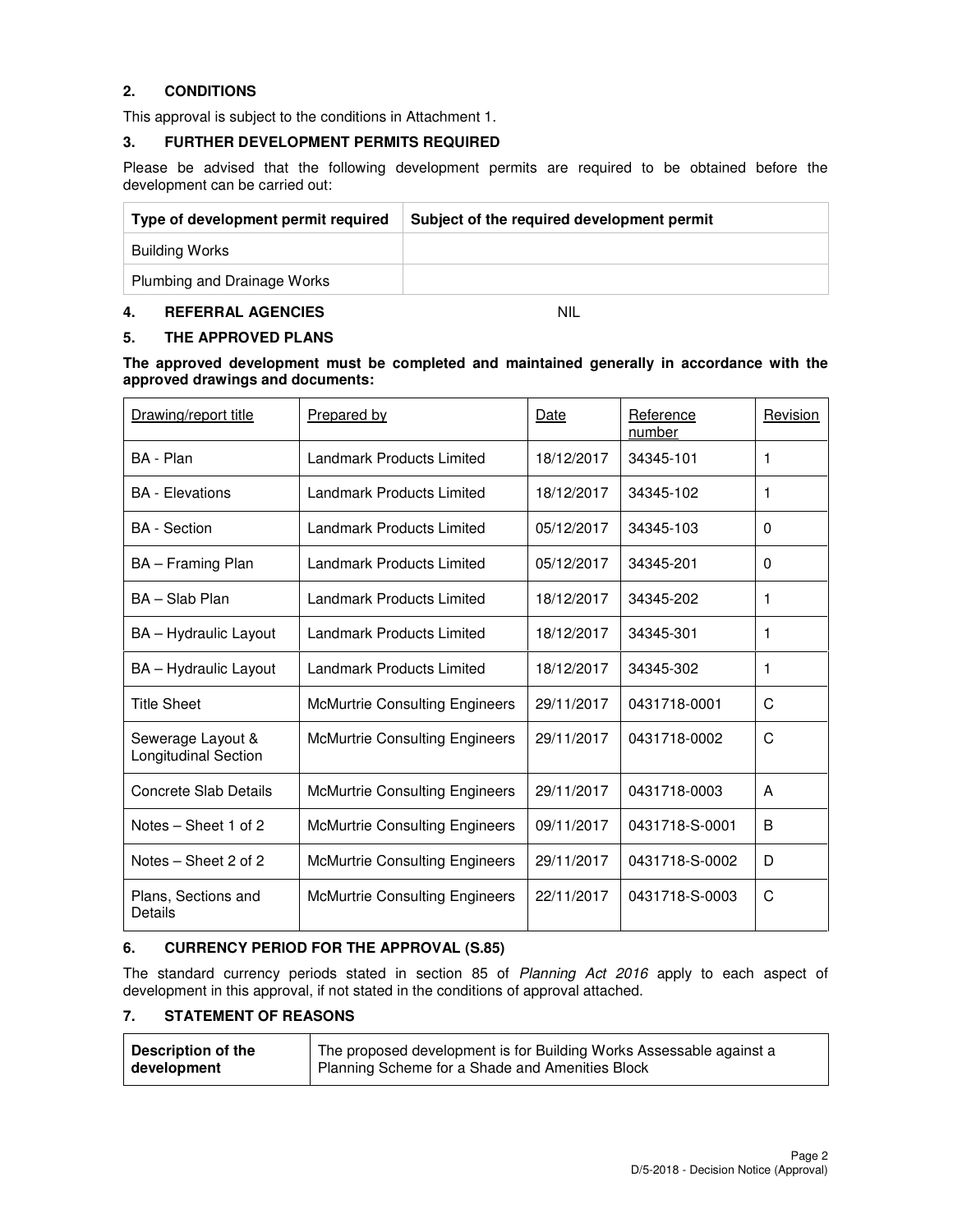| <b>Reasons for Decision</b>            | The proposal will provide shade and public amenities for the public that<br>a)<br>use Toonooba Park. The structures will be designed and sited in a way<br>that will avoid any unacceptable increase in the severity of the flood<br>hazard and does not increase the potential for damage on the site or to<br>other properties or infrastructure; |                                                                                                                                                                                                                                                                                                                                                               |                                                                                                                                                                                                                                                                                                                                                                                                                                                                          |  |  |
|----------------------------------------|-----------------------------------------------------------------------------------------------------------------------------------------------------------------------------------------------------------------------------------------------------------------------------------------------------------------------------------------------------|---------------------------------------------------------------------------------------------------------------------------------------------------------------------------------------------------------------------------------------------------------------------------------------------------------------------------------------------------------------|--------------------------------------------------------------------------------------------------------------------------------------------------------------------------------------------------------------------------------------------------------------------------------------------------------------------------------------------------------------------------------------------------------------------------------------------------------------------------|--|--|
|                                        | b)                                                                                                                                                                                                                                                                                                                                                  | The proposed use does not compromise the strategic framework in the<br>Rockhampton Region Planning Scheme 2015;                                                                                                                                                                                                                                               |                                                                                                                                                                                                                                                                                                                                                                                                                                                                          |  |  |
|                                        | C)                                                                                                                                                                                                                                                                                                                                                  | Assessment of the development against the relevant zone purpose,<br>planning scheme codes and planning scheme policies demonstrates<br>that the proposed development will not cause significant adverse<br>impacts on the surrounding natural environment, built environment and<br>infrastructure, community facilities, or local character and amenity; and |                                                                                                                                                                                                                                                                                                                                                                                                                                                                          |  |  |
|                                        | d)                                                                                                                                                                                                                                                                                                                                                  | Planning Policy.                                                                                                                                                                                                                                                                                                                                              | The proposed development does not compromise the relevant State                                                                                                                                                                                                                                                                                                                                                                                                          |  |  |
| <b>Assessment</b><br><b>Benchmarks</b> | The proposed development was assessed against the following assessment<br>benchmarks:<br>Flood Hazard Overlay Code<br>$\bullet$                                                                                                                                                                                                                     |                                                                                                                                                                                                                                                                                                                                                               |                                                                                                                                                                                                                                                                                                                                                                                                                                                                          |  |  |
| <b>Compliance with</b><br>assessment   | The development was assessed against all of the assessment benchmarks<br>listed above and complies with all of these with the exception listed below.                                                                                                                                                                                               |                                                                                                                                                                                                                                                                                                                                                               |                                                                                                                                                                                                                                                                                                                                                                                                                                                                          |  |  |
| benchmarks                             | <b>Assessment</b><br>Reasons for the approval despite non-<br><b>Benchmark</b><br>compliance with benchmark                                                                                                                                                                                                                                         |                                                                                                                                                                                                                                                                                                                                                               |                                                                                                                                                                                                                                                                                                                                                                                                                                                                          |  |  |
|                                        | Code                                                                                                                                                                                                                                                                                                                                                | Flood Hazard Overlay                                                                                                                                                                                                                                                                                                                                          | The proposal will be able to meet the purpose of<br>the Flood Hazard Overlay Code as it will be<br>designed and sited to account for the potential risk<br>of flood hazard to property and will minimise any<br>risk to personal safety. The proposal is also<br>designed and sited in a way that will avoid any<br>unacceptable increase in the severity of the flood<br>hazard and does not increase the potential for<br>damage on the site or to other properties or |  |  |

## **8. RIGHTS OF APPEAL**

The rights of an applicant to appeal to a tribunal or the Planning and Environment Court against a decision about a development application are set out in chapter 6, part 1 of the Planning Act 2016. For particular applications, there may also be a right to make an application for a declaration by a tribunal (see chapter 6, part 2 of the Planning Act 2016).

#### Appeal by an applicant

An applicant for a development application may appeal to the Planning and Environment Court against the following:

- the refusal of all or part of the development application
- a provision of the development approval
- the decision to give a preliminary approval when a development permit was applied for
- a deemed refusal of the development application.

An applicant may also have a right to appeal to the Development tribunal. For more information, see schedule 1 of the Planning Act 2016.

The timeframes for starting an appeal in the Planning and Environment Court are set out in section 229 of the Planning Act 2016.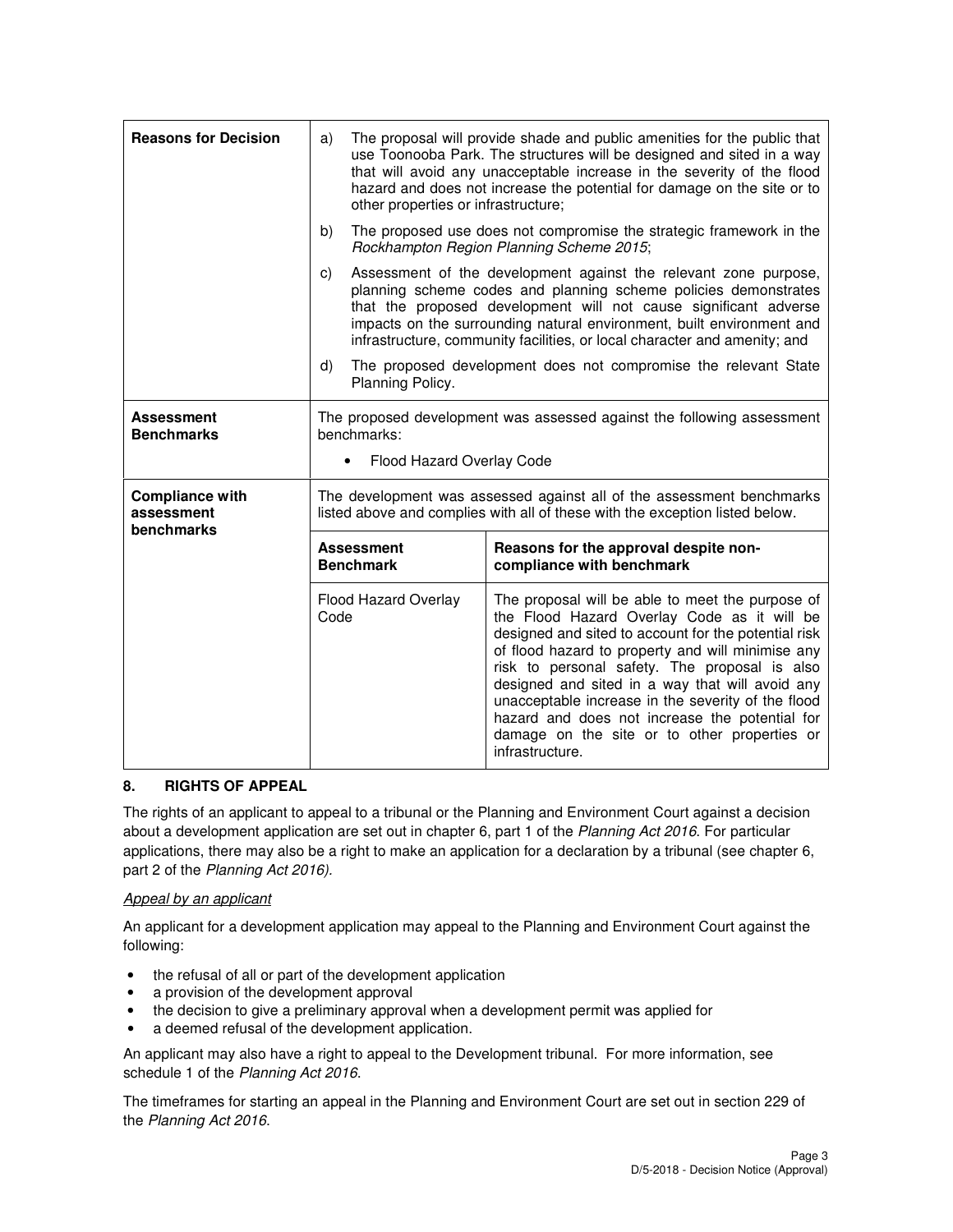**Attachment 2** is an extract from the Planning Act 2016 that sets down the applicant's appeal rights and the appeal rights of a submitter.

#### **9. WHEN THE DEVELOPMENT APPROVAL TAKES EFFECT**

This development approval takes effect:

From the time the decision notice is given – if there is no submitter and the applicant does not appeal the decision to the court.

Or

When the submitter's appeal period ends  $-$  if there is a submitter and the applicant does not appeal the decision to the court.

Or

Subject to the decision of the court, when the appeal is finally decided  $-$  if an appeal is made to the court.

This approval will lapse unless substantially commenced within the above stated currency periods (refer to sections 85 of Planning Act 2016 for further details).

#### **10. ASSESSMENT MANAGER**

| Tarnya Fitzgibbon<br>Name:<br>Signature:            | Date: 15 February 2018 |
|-----------------------------------------------------|------------------------|
| <b>COORDINATOR</b><br><b>DEVELOPMENT ASSESSMENT</b> |                        |

#### **Attachment 1 – Conditions of the approval**

**Part 1 – Conditions imposed by the assessment manager** [Note: where a condition is imposed about infrastructure under Chapter 4 of the Planning Act 2016, the relevant provision of the Act under which this condition was imposed must be specified.]

#### **Attachment 2 – Extract on appeal rights**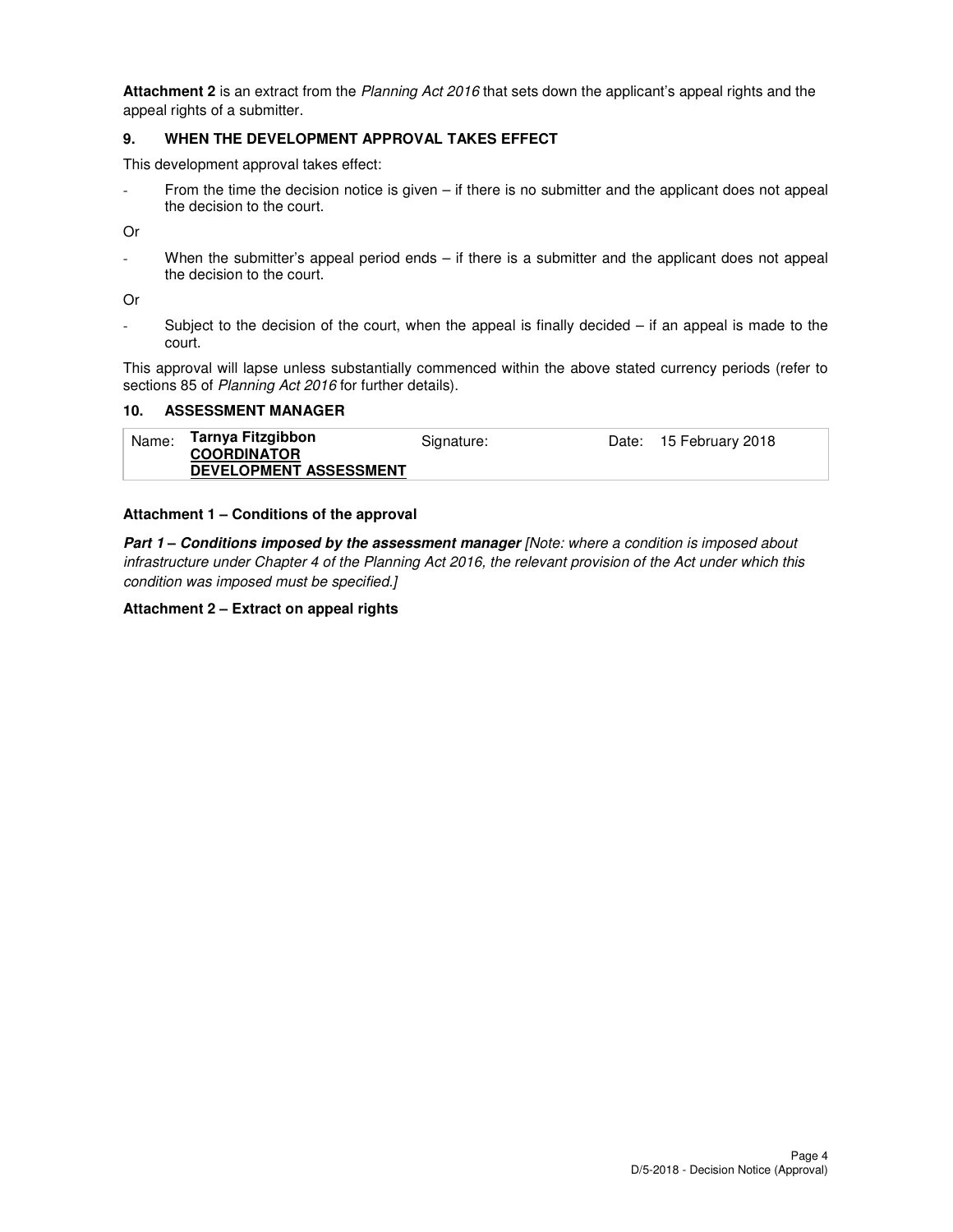

# **Attachment 1 – Part 1**

# **Rockhampton Regional Council Conditions**

PLANNING ACT 2016

# 1.0 ADMINISTRATION

- 1.1 The Developer and his employee, agent, contractor or invitee is responsible for ensuring compliance with the conditions of this development approval.
- 1.2 Where these Conditions refer to "Council" in relation to requiring Council to approve or to be satisfied as to any matter, or conferring on the Council a function, power or discretion, that role may be fulfilled in whole or in part by a delegate appointed for that purpose by the Council.
- 1.3 All conditions, works, or requirements of this development approval must be undertaken and completed:
	- 1.3.1 to Council's satisfaction; and
	- 1.3.2 at no cost to Council;

unless otherwise stated.

- 1.4 The following further Development Permits must be obtained prior to the commencement of any works associated with their purposes:
	- 1.4.1 Plumbing and Drainage Works; and
	- 1.4.2 Building Works:
- 1.5 All works must be designed, constructed and maintained in accordance with the relevant Council policies, guidelines and standards, unless otherwise stated.
- 1.6 All engineering drawings/specifications, design and construction works must be in accordance with the requirements of the relevant Australian Standards and must be approved, supervised and certified by a Registered Professional Engineer of Queensland.

# 2.0 APPROVED PLANS AND DOCUMENTS

2.1 The approved development must be completed and maintained generally in accordance with the approved plans and documents, except where amended by any condition of this development approval:

| Drawing/report title   | <b>Prepared by</b>                  | Date       | Reference<br>number | Revision |
|------------------------|-------------------------------------|------------|---------------------|----------|
| BA - Plan              | Landmark Products<br>Limited        | 18/12/2017 | 34345-101           |          |
| <b>BA</b> - Elevations | <b>Landmark Products</b><br>Limited | 18/12/2017 | 34345-102           |          |
| <b>BA</b> - Section    | Landmark Products<br>Limited        | 05/12/2017 | 34345-103           | 0        |
| BA – Framing Plan      | <b>Landmark Products</b><br>Limited | 05/12/2017 | 34345-201           | 0        |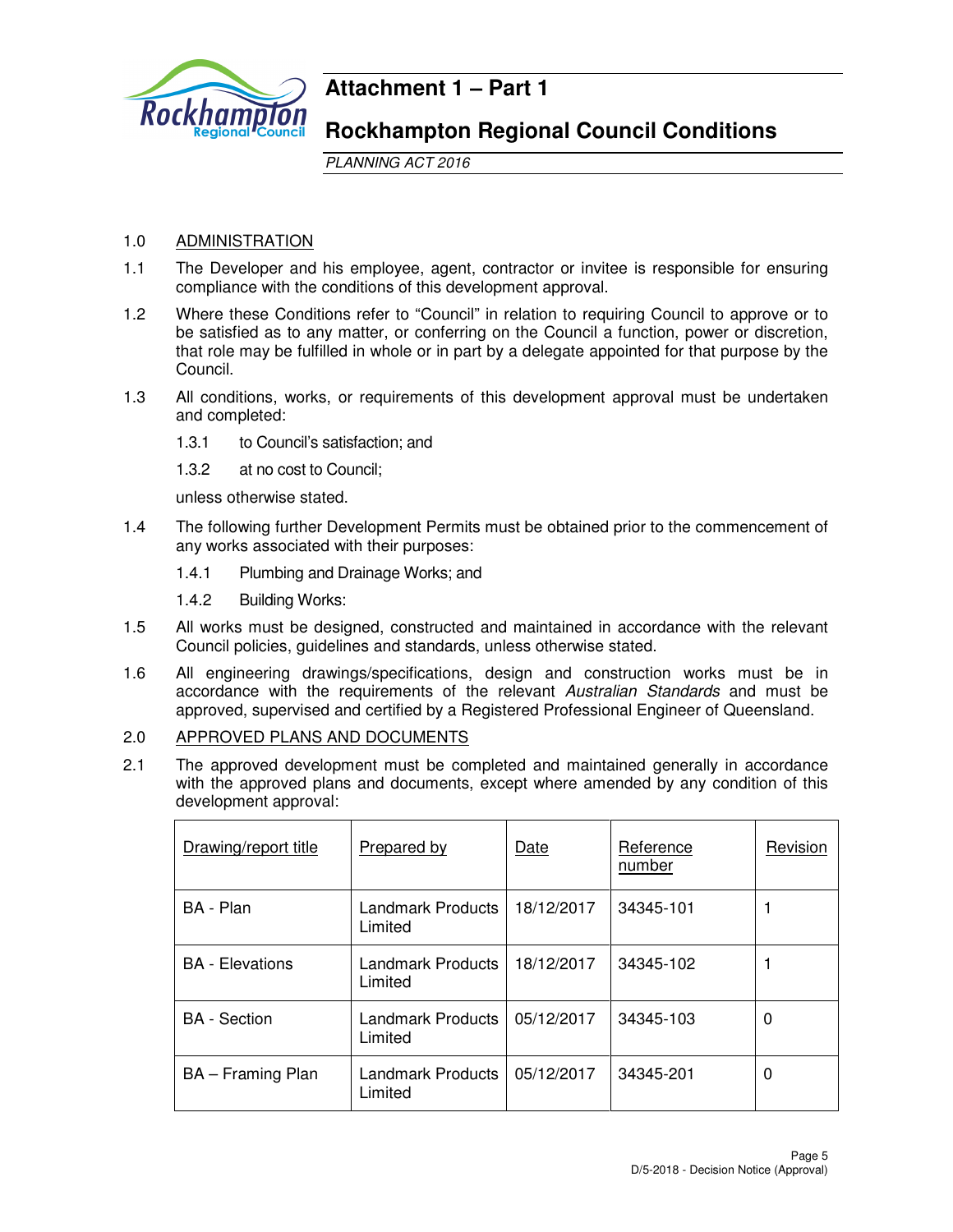| BA - Slab Plan                                   | Landmark Products<br>Limited                | 18/12/2017 | 34345-202      | 1            |
|--------------------------------------------------|---------------------------------------------|------------|----------------|--------------|
| <b>BA</b> – Hydraulic Layout                     | <b>Landmark Products</b><br>Limited         | 18/12/2017 | 34345-301      | 1            |
| <b>BA</b> - Hydraulic Layout                     | <b>Landmark Products</b><br>Limited         | 18/12/2017 | 34345-302      | $\mathbf{1}$ |
| <b>Title Sheet</b>                               | <b>McMurtrie</b><br>Consulting<br>Engineers | 29/11/2017 | 0431718-0001   | C            |
| Sewerage Layout &<br><b>Longitudinal Section</b> | <b>McMurtrie</b><br>Consulting<br>Engineers | 29/11/2017 | 0431718-0002   | C            |
| <b>Concrete Slab Details</b>                     | <b>McMurtrie</b><br>Consulting<br>Engineers | 29/11/2017 | 0431718-0003   | A            |
| Notes – Sheet 1 of 2                             | <b>McMurtrie</b><br>Consulting<br>Engineers | 09/11/2017 | 0431718-S-0001 | B            |
| Notes - Sheet 2 of 2                             | <b>McMurtrie</b><br>Consulting<br>Engineers | 29/11/2017 | 0431718-S-0002 | D            |
| Plans, Sections and<br>Details                   | <b>McMurtrie</b><br>Consulting<br>Engineers | 22/11/2017 | 0431718-S-0003 | C            |

- 2.2 Where there is any conflict between the conditions of this development approval and the details shown on the approved plans and documents, the conditions of this development approval must prevail.
- 2.3 Where conditions require the above plans or documents to be amended, the revised document(s) must be submitted for approval by Council prior to the submission of an application for a Development Permit for Building Works.

## 3.0 SEWERAGE WORKS

- 3.1 All sewerage works must be designed and constructed in accordance with the approved plans (refer to condition 2.1), Capricorn Municipal Development Guidelines, Water Supply (Safety and Reliability) Act 2008 and Plumbing and Drainage Act 2002.
- 3.2 A new sewerage connection point must be provided for Lot 1 from the proposed access chamber located in the Stanley Street road reserve on the northern side of Quay Street.
- 3.3 The proposed sewerage access chamber located within Stanley Street road reserve must be provided with bolt down lid.
- 3.4 The development must be serviced via a gravity connection to the sewer access chamber located at the corner of Quay Lane and Stanley Street, unless an alternative lawful connection point to the sewerage network can be demonstrated.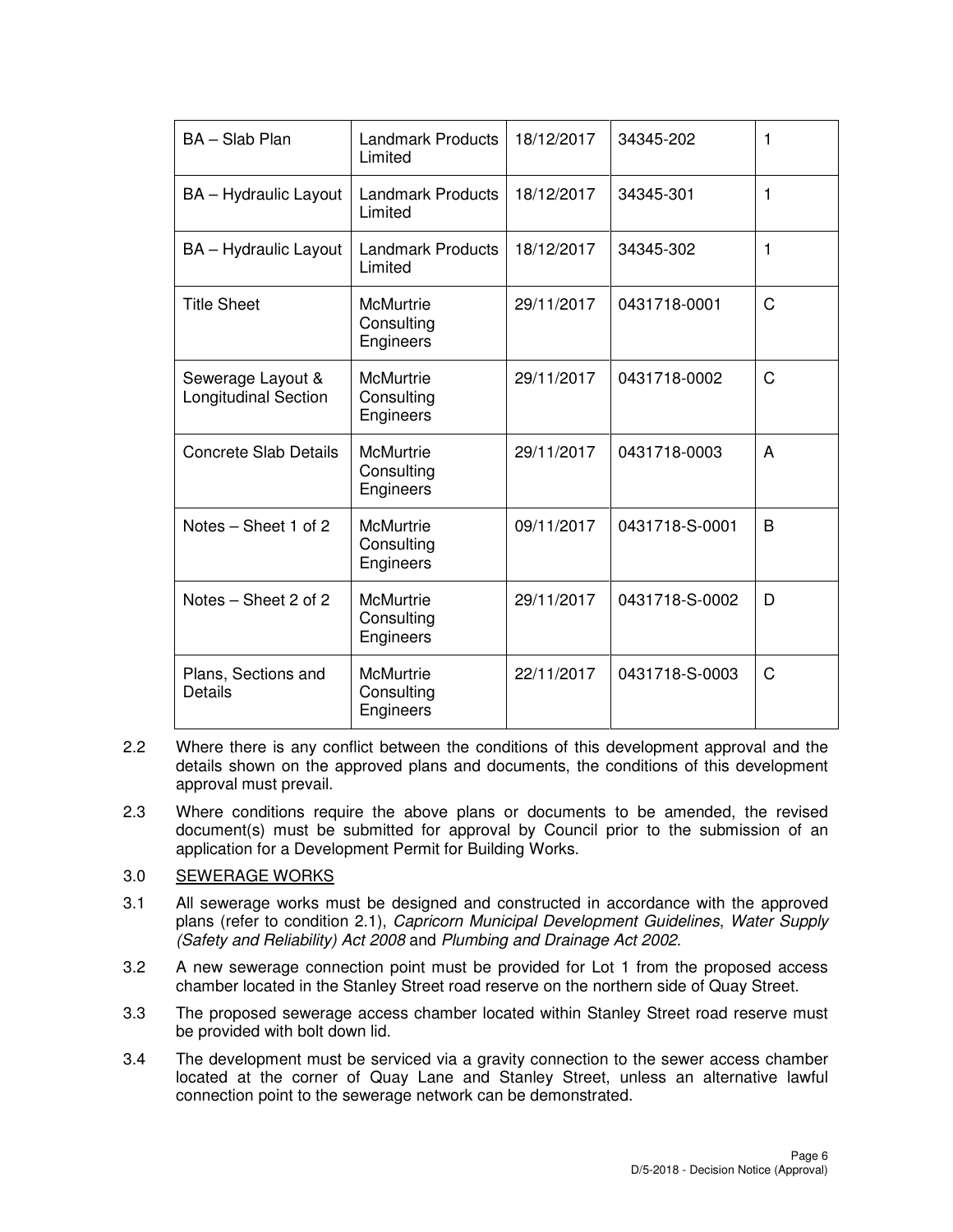#### 4.0 WATER WORKS

- 4.1 All water works must be designed and constructed in accordance with the approved plans (refer to condition 2.1), Capricorn Municipal Development Guidelines, Water Supply (Safety and Reliability) Act 2008 and Plumbing and Drainage Act 2002.
- 4.2 A water connection point must be provided to Lot 1 for connectivity from the existing 150mm diameter MPVC water main located on the western side of Quay Street road reserve.

## 5.0 PLUMBING AND DRAINAGE WORKS

- 5.1 A Development Permit for Plumbing and Drainage Works must be obtained for the proposed structures on the development site.
- 5.2 All works must be designed and constructed in accordance with the approved plans (refer to condition 2.1), Capricorn Municipal Development Guidelines, Water Supply (Safety and Reliability) Act, the Plumbing and Drainage Act.
- 5.3 The development must be connected to Council's reticulated water and sewerage network.
- 5.4 All sanitary drainage works must be in accordance with regulated work under the Plumbing and Drainage Act and Council's Plumbing and Drainage Policies.

## 6.0 BUILDING WORKS

- 6.1 A Development Permit for Building Works must be obtained for the proposed structures.
- 6.2 Any lighting devices associated with the development, such as sensory lighting, must be positioned on the development site and shielded so as not to cause glare or other nuisance to nearby residents and motorists. Night lighting must be designed, constructed and operated in accordance with Australian Standard AS4282 "Control of the obtrusive effects of outdoor lighting".
- 6.3 All non-habitable areas subjected to flood inundation during a one percent (1%) Annual Exceedance Probability defined flood event must be designed and constructed using suitable flood resilient materials.
- 6.4 Any application for Building Works must be accompanied by a detailed structural engineering report and a building certificate prepared by a suitably qualified Registered Professional Engineer of Queensland, which demonstrates that the building has been designed to withstand the forces created by floodwaters and debris loading.
- 6.5 All electrical and telecommunication services and utilities connected to the property, including electrical outlets, must be designed and installed at such a height that they are a minimum of 500 millimetres above a one percent (1%) Annual Exceedance Probability defined flood event.

Note: All barbeques associated with the development must have removable electrical elements that can be removed prior to a flood event.

## 7.0 ELECTRICITY

- 7.1 Electricity connection must be provided to the proposed development to the standards of the relevant authority.
- 7.2 Evidence must be provided of a Certificate of Electricity Supply with the relevant service provider prior to the commencement of the use.

## 8.0 ASSET MANAGEMENT

8.1 Any alteration necessary to electricity, telephone, water mains, sewerage mains, and/or public utility installations resulting from the development or in connection with the development, must be undertaken and completed at no cost to Council.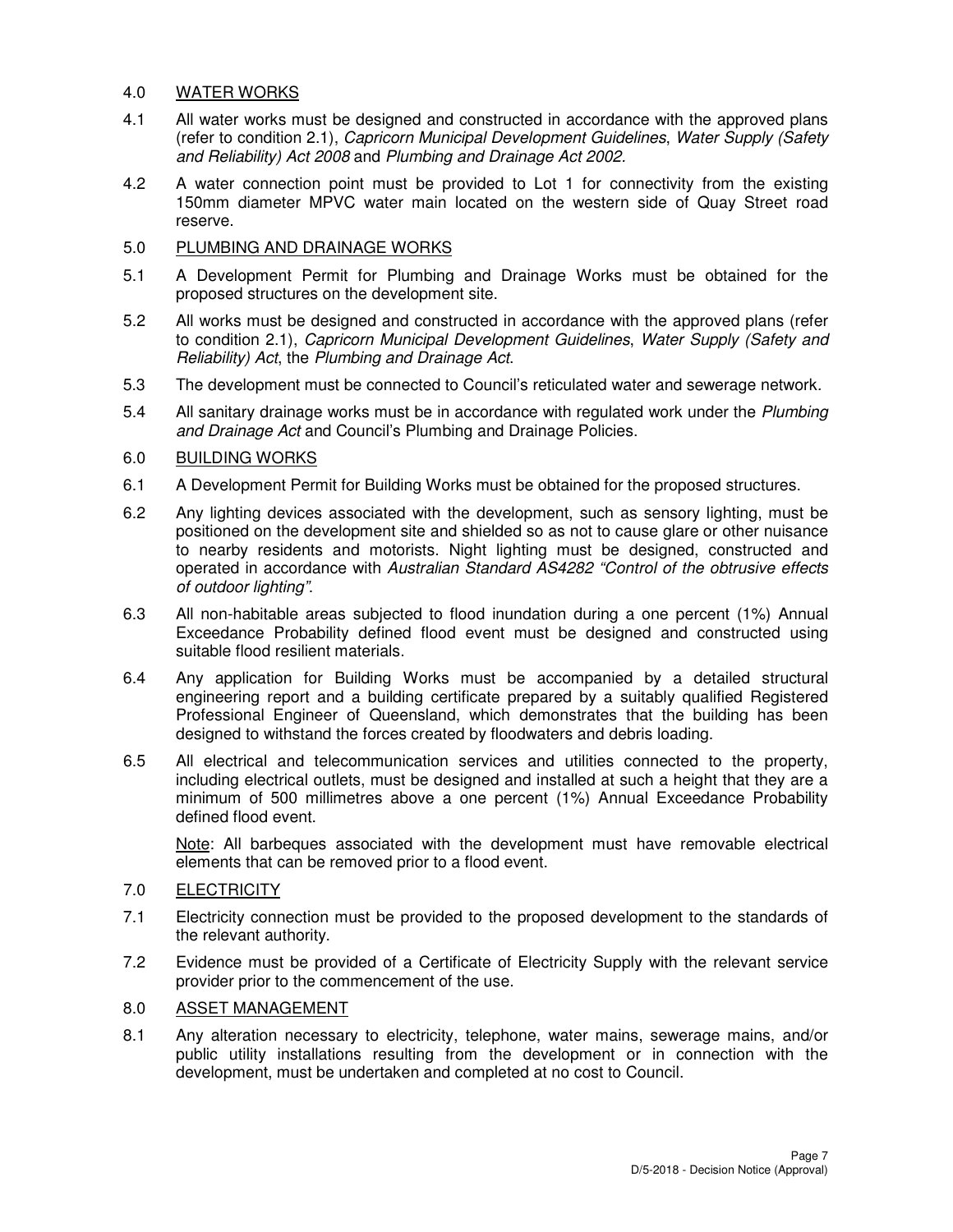8.2 Any damage to existing stormwater, water supply and sewerage infrastructure, kerb and channel, pathway or roadway (including removal of concrete slurry from public land and Council infrastructure), that occurs while any works are being carried out in association with this development approval must be repaired at full cost to the developer. This includes the reinstatement of any existing traffic signs or pavement markings that may have been removed or damaged.

# 9.0 OPERATING PROCEDURES

9.1 All construction materials, waste, waste skips, machinery and contractors' vehicles must be located and stored or parked within the development site.

# ADVISORY NOTES

## NOTE 1. Aboriginal Cultural Heritage

It is advised that under section 23 of the Aboriginal Cultural Heritage Act 2003, a person who carries out an activity must take all reasonable and practicable measures to ensure the activity does not harm Aboriginal cultural heritage (the "cultural heritage duty of care"). Maximum penalties for breaching the duty of care are listed in the Aboriginal cultural heritage legislation. The information on Aboriginal cultural heritage is available on the Department of Aboriginal and Torres Strait Islander and Multicultural Affairs website www.datsima.qld.gov.au.

## NOTE 2. General Environmental Duty

General environmental duty under the *Environmental Protection Act 1994* prohibits unlawful environmental nuisance caused by noise, aerosols, particles, dust, ash, fumes, light, odour or smoke beyond the boundaries of the development site during all stages of the development including earthworks, construction and operation.

#### NOTE 3. General Safety Of Public During Construction

The Work Health and Safety Act 2011 and Manual of Uniform Traffic Control Devices must be complied with in carrying out any construction works, and to ensure safe traffic control and safe public access in respect of works being constructed on a road.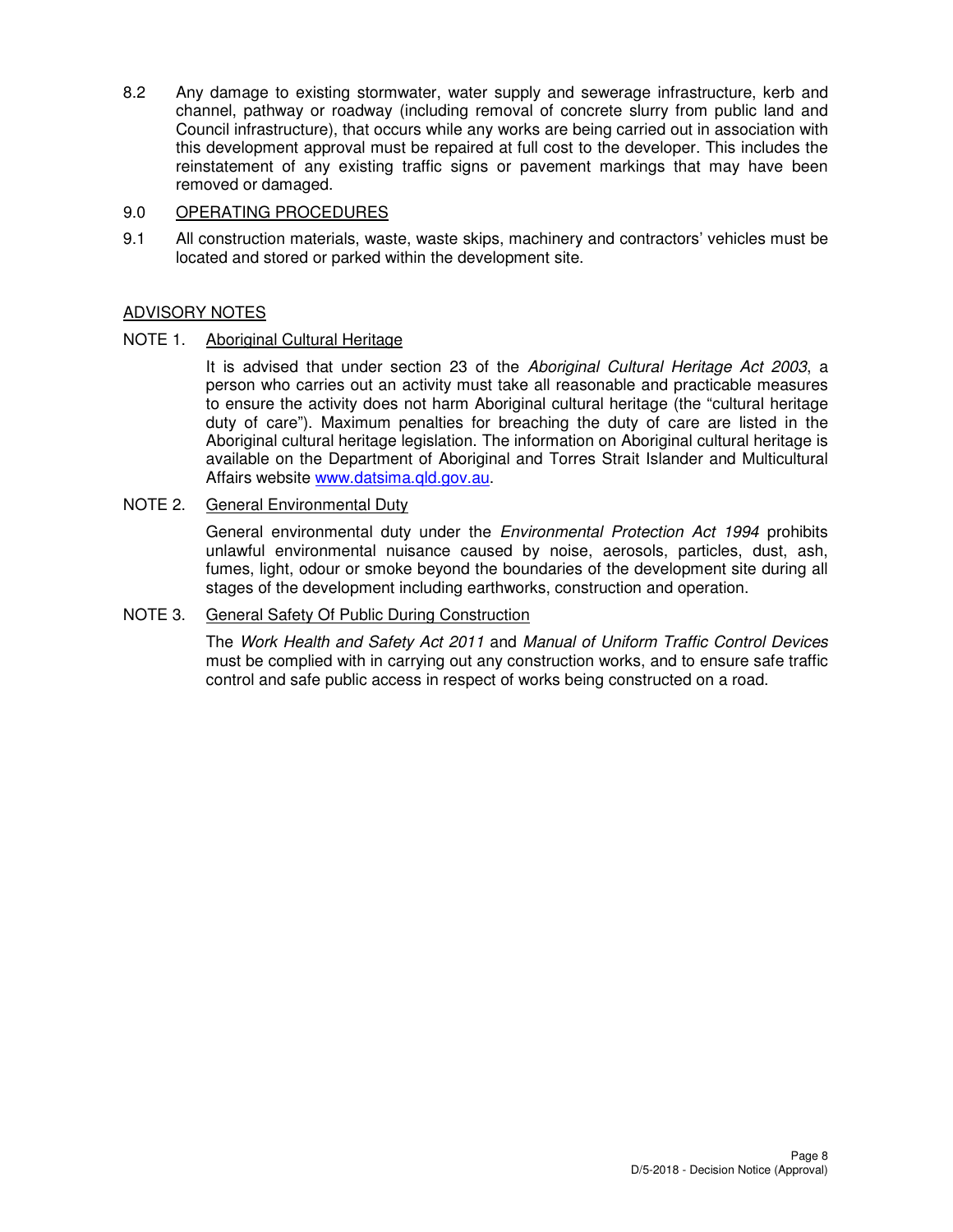

# **Attachment 2 - Appeal Rights**

PLANNING ACT 2016

The following is an extract from the Planning Act 2016 (Chapter 6)

#### **Appeal rights**

#### **229 Appeals to tribunal or P&E Court**

- (1) Schedule 1 states—
	- (a) matters that may be appealed to— (i) either a tribunal or the P&E Court; or (ii) only a tribunal; or
	- (iii) only the P&E Court; and
	- (b) the person—
		- (i) who may appeal a matter (the **appellant**); and (ii) who is a respondent in an appeal of the matter; and (iii) who is a co-respondent in an appeal of the matter;
		- and (iv) who may elect to be a co-respondent in an appeal of
	- the matter.
- (2) An appellant may start an appeal within the appeal period. (3) The **appeal period** is—
	- (a) for an appeal by a building advisory agency—10 business days after a decision notice for the decision is given to the agency or
	- (b) for an appeal against a deemed refusal—at any time after the deemed refusal happens; or
	- (c) for an appeal against a decision of the Minister, under chapter 7, part 4, to register premises or to renew the registration of premises—20 business days after a notice is published under section 269(3)(a) or (4); or
	- (d) for an appeal against an infrastructure charges notice— 20 business days after the infrastructure charges notice is given to the person; or
	- (e) for an appeal about a deemed approval of a development application for which a decision notice has not been given—30 business days after the applicant gives the deemed approval notice to the assessment manager; or
	- (f) for any other appeal—20 business days after a notice of the decision for the matter, including an enforcement notice, is given to the person.
	- Note—

See the P&E Court Act for the court's power to extend the appeal period.

- (4) Each respondent and co-respondent for an appeal may be heard in the appeal.
- (5) If an appeal is only about a referral agency's response, the assessment manager may apply to the tribunal or P&E Court to withdraw from the appeal.
- (6) To remove any doubt, it is declared that an appeal against an infrastructure charges notice must not be about—
	- (a) the adopted charge itself; or
	- (b) for a decision about an offset or refund—
		- (i) the establishment cost of trunk infrastructure identified in a LGIP; or
		- (ii) the cost of infrastructure decided using the method
	- included in the local government's charges resolution.

#### **230 Notice of appeal**

- (1) An appellant starts an appeal by lodging, with the registrar of the tribunal or P&E Court, a notice of appeal that— (a) is in the approved form; and
	- (b) succinctly states the grounds of the appeal.
- (2) The notice of appeal must be accompanied by the required fee.
- (3) The appellant or, for an appeal to a tribunal, the registrar must, within the service period, give a copy of the notice of appeal to—
- (a) the respondent for the appeal; and
- (b) each co-respondent for the appeal; and
- (c) for an appeal about a development application under schedule 1, table 1, item 1—each principal submitter for the development application; and
- (d) for an appeal about a change application under schedule 1, table 1, item 2—each principal submitter for the change application; and
- (e) each person who may elect to become a co-respondent for the appeal, other than an eligible submitter who is not a principal submitter in an appeal under paragraph (c) or (d); and
- (f) for an appeal to the P&E Court—the chief executive; and
- (g) for an appeal to a tribunal under another Act—any other
- person who the registrar considers appropriate.
- (4) The **service period** is—
	- (a) if a submitter or advice agency started the appeal in the P&E Court—2 business days after the appeal is started; or
- (b) otherwise—10 business days after the appeal is started. (5) A notice of appeal given to a person who may elect to be a
- co-respondent must state the effect of subsection (6) A person elects to be a co-respondent by filing a notice of
- election, in the approved form, within 10 business days after the notice of appeal is given to the person*.*
- **231 Other appeals**
- (1) Subject to this chapter, schedule 1 and the P&E Court Act, unless the Supreme Court decides a decision or other matter under this Act is affected by jurisdictional error, the decision or matter is non-appealable.
- (2) The Judicial Review Act 1991, part 5 applies to the decision or matter to the extent it is affected by jurisdictional error.
- (3) A person who, but for subsection (1) could have made an application under the Judicial Review Act 1991 in relation to the decision or matter, may apply under part 4 of that Act for a statement of reasons in relation to the decision or matter.
- (4) In this section— **decision** includes—
	- (a) conduct engaged in for the purpose of making a decision; and
	- (b) other conduct that relates to the making of a decision; and
	- (c) the making of a decision or the failure to make a decision; and
	- (d) a purported decision; and
	- (e) a deemed refusal.
- **non-appealable**, for a decision or matter, means the decision or matter—
	- (a) is final and conclusive; and
	- (b) may not be challenged, appealed against, reviewed, quashed, set aside or called into question in any other way under the Judicial Review Act 1991 or otherwise, whether by the Supreme Court, another court, a tribunal or another entity; and
	- (c) is not subject to any declaratory, injunctive or other order of the Supreme Court, another court, a tribunal or another entity on any ground.

#### **232 Rules of the P&E Court**

- (1) A person who is appealing to the P&E Court must comply with the rules of the court that apply to the appeal.
- (2) However, the P&E Court may hear and decide an appeal even if the person has not complied with rules of the P&E Court.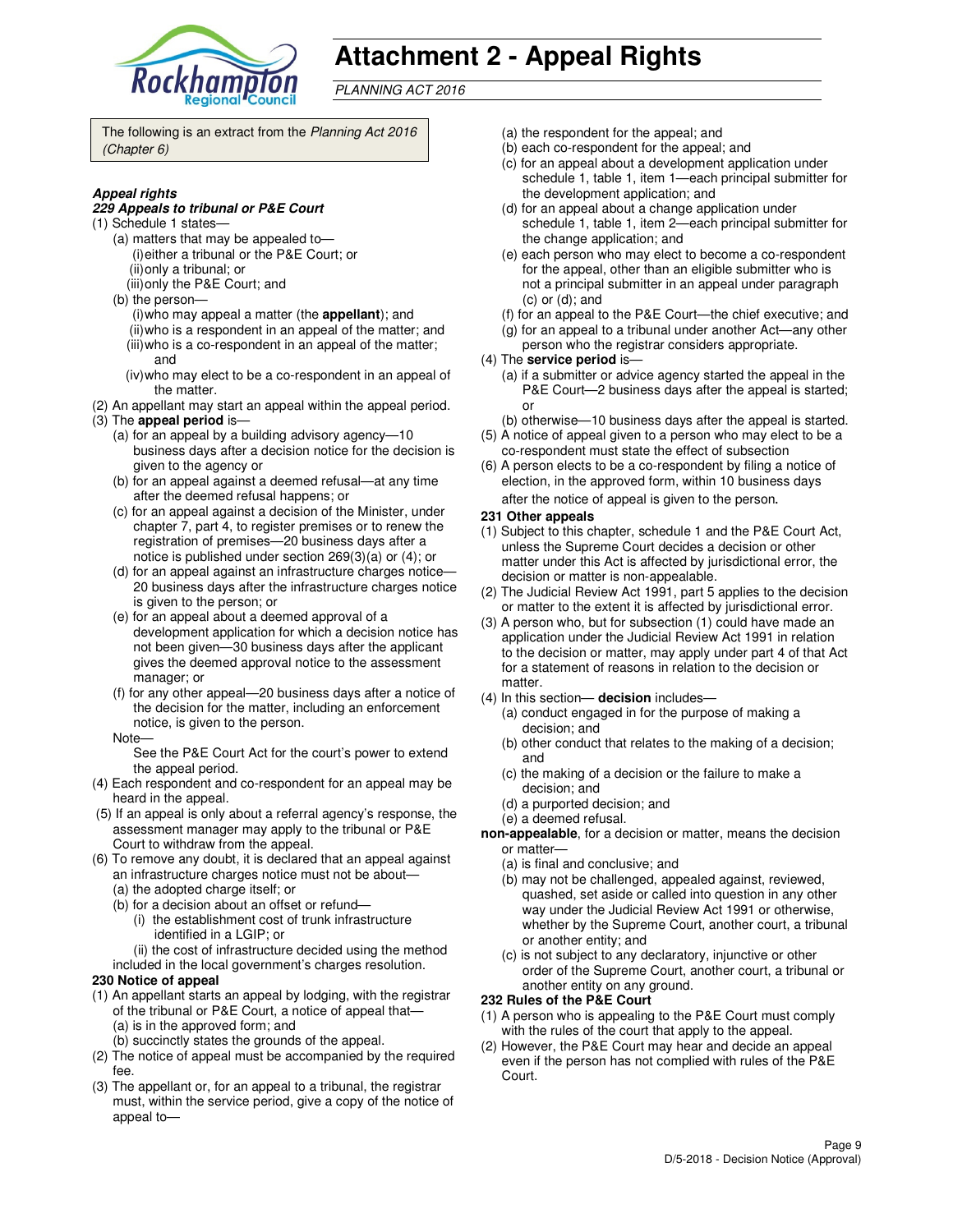

# **Appeal Rights**

PLANNING ACT 2016

#### **Schedule 1 Appeals section 229**

#### **1 Appeal rights and parties to appeals**

- (1) Table 1 states the matters that may be appealed to—(a) the P&E court; or (b) a tribunal.
- (2) However, table 1 applies to a tribunal only if the matter involves—
	- (a) the refusal, or deemed refusal of a development application, for—
	- (i) a material change of use for a classified building; or
	- (ii) operational work associated with building work, a retaining wall, or a tennis court; or (b) a provision of a development approval for—
	- (i) a material change of use for a classified building; or
- (ii) operational work associated with building work, a retaining wall, or a tennis court; or
	- (c) if a development permit was applied for—the decision to give a preliminary approval for—
		- (i) a material change of use for a classified building; or
		- (ii) operational work associated with building work, a retaining wall, or a tennis court; or
	- (d) a development condition if—
		- (i) the development approval is only for a material change of use that involves the use of a building classified under the Building Code as a class 2 building; and
		- (ii) the building is, or is proposed to be, not more than 3 storeys; and
		- (iii) the proposed development is for not more than 60 sole-occupancy units; or
	- (e) a decision for, or a deemed refusal of, an extension application for a development approval that is only for a material change of use of a classified building; or
	- (f) a decision for, or a deemed refusal of, a change application for a development approval that is only for a material change of use of a classified building; or
	- (g) a matter under this Act, to the extent the matter relates to—
		- (i) the Building Act, other than a matter under that Act that may or must be decided by the Queensland Building and Construction Commission; or
		- (ii) the Plumbing and Drainage Act, part 4 or 5; or
	- (h) a decision to give an enforcement notice in relation to a matter under paragraphs (a) to (g); or
	- (i) a decision to give an infrastructure charges notice; or
	- (j) the refusal, or deemed refusal, of a conversion application; or
	- (k) a matter that, under another Act, may be appealed to the tribunal; or
	- (l) a matter prescribed by regulation.
- (3) Also, table 1 does not apply to a tribunal if the matter
- involves—
	- (a) for a matter in subsection  $(2)(a)$  to  $(d)$ 
		- (i) a development approval for which the development application required impact assessment; and
		- (ii) a development approval in relation to which the assessment manager received a properly made submission for the development application; or
	- (b) a provision of a development approval about the identification or inclusion, under a variation approval, of a matter for the development.
- (4) Table 2 states the matters that may be appealed only to the P&E Court.
- (5) Table 3 states the matters that may be appealed only to the tribunal.
- (6) In each table—
	- (a) column 1 states the appellant in the appeal; and
	- (b) column 2 states the respondent in the appeal; and
	- (c) column 3 states the co-respondent (if any) in the appeal; and
	- (d) column 4 states the co-respondents by election (if any) in the appeal.
- (7) If the chief executive receives a notice of appeal under section 230(3)(f), the chief executive may elect to be a corespondent in the appeal.

#### **Table 1 Appeals to the P&E Court and, for certain matters, to a tribunal**

| 1. Development applications |
|-----------------------------|
|                             |

An appeal may be made against—

(a) the refusal of all or part of the development application; or

(b) the deemed refusal of the development application; or

(c) a provision of the development approval; or

(d) if a development permit was applied for—the decision to give a preliminary approval.

| Column 1      | Column 2       | Column 3               | Column 4                       |
|---------------|----------------|------------------------|--------------------------------|
| Appellant     | Respondent     | Co-respondent          | Co-respondent by election      |
|               |                | $($ if any $)$         | $($ if any $)$                 |
| The applicant | The assessment | If the appeal is about | 1 A concurrence agency that is |
|               | manager        | a concurrence          | not a co-respondent            |
|               |                | agency's referral      | 2 If a chosen Assessment       |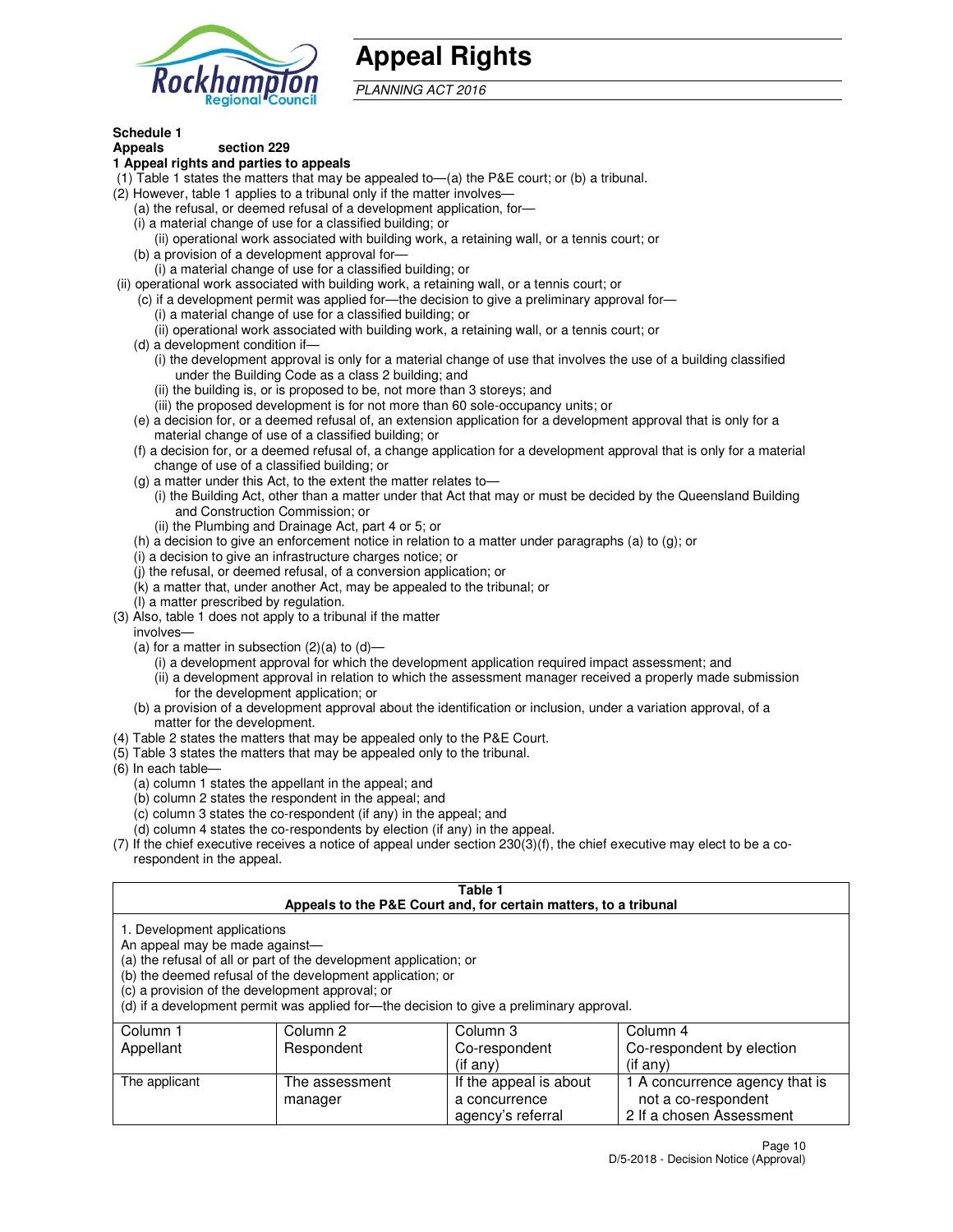|                                                                                                                                                                                                      |                                                                                                                                                                                                                               | Table 1<br>Appeals to the P&E Court and, for certain matters, to a tribunal                                                                                                                                                                                                     |                                                                                                                                                                                                                                                                                                                                                 |
|------------------------------------------------------------------------------------------------------------------------------------------------------------------------------------------------------|-------------------------------------------------------------------------------------------------------------------------------------------------------------------------------------------------------------------------------|---------------------------------------------------------------------------------------------------------------------------------------------------------------------------------------------------------------------------------------------------------------------------------|-------------------------------------------------------------------------------------------------------------------------------------------------------------------------------------------------------------------------------------------------------------------------------------------------------------------------------------------------|
|                                                                                                                                                                                                      |                                                                                                                                                                                                                               | response-the<br>concurrence agency                                                                                                                                                                                                                                              | manager is the respondent-<br>the prescribed assessment<br>manager<br>3 Any eligible advice agency for<br>the application<br>4 Any eligible submitter for the<br>application                                                                                                                                                                    |
| 2. Change applications<br>An appeal may be made against-<br>(b) a deemed refusal of a change application.                                                                                            |                                                                                                                                                                                                                               |                                                                                                                                                                                                                                                                                 | (a) a responsible entity's decision for a change application, other than a decision made by the P&E court; or                                                                                                                                                                                                                                   |
| Column 1<br>Appellant                                                                                                                                                                                | Column <sub>2</sub><br>Respondent                                                                                                                                                                                             | Column 3<br>Co-respondent<br>(if any)                                                                                                                                                                                                                                           | Column 4<br>Co-respondent by election<br>(if any)                                                                                                                                                                                                                                                                                               |
| 1 The applicant<br>2 If the responsible<br>entity is the<br>assessment<br>manager-an<br>affected entity that<br>gave a pre-request<br>notice or response<br>notice                                   | The responsible<br>entity                                                                                                                                                                                                     | If an affected entity<br>starts the appeal-the<br>applicant                                                                                                                                                                                                                     | 1 A concurrence agency for the<br>development application<br>2 If a chosen assessment<br>manager is the respondent-<br>the prescribed assessment<br>manager<br>3 A private certifier for the<br>development application<br>4 Any eligible advice agency for<br>the change application<br>5 Any eligible submitter for the<br>change application |
| 3. Extension applications<br>An appeal may be made against-<br>Column 1<br>Appellant                                                                                                                 | (a) the assessment manager's decision about an extension application; or<br>(b) a deemed refusal of an extension application.<br>Column <sub>2</sub><br>Respondent                                                            | Column 3<br>Co-respondent                                                                                                                                                                                                                                                       | Column 4<br>Co-respondent by election                                                                                                                                                                                                                                                                                                           |
| 1 The applicant<br>1<br>2 For a matter other<br>than a deemed<br>refusal of an<br>extension<br>application $-$ a<br>concurrence<br>agency, other than<br>the chief executive,<br>for the application | The assessment<br>manager                                                                                                                                                                                                     | (if any)<br>If a concurrence<br>agency starts the<br>appeal - the applicant                                                                                                                                                                                                     | (if any)<br>If a chosen assessment<br>manager is the respondent $-$ the<br>prescribed assessment manager                                                                                                                                                                                                                                        |
| 4. Infrastructure charges notices<br>a) The notice involved an error relating to $-$<br>(i)<br>An offset or refund; or<br>(ii)<br>imposed the amount.                                                | (i) The application of the relevant adopted charge; or<br>Examples of errors in applying an adopted charge -<br>The working out of extra demands, for section 120; or<br>b) The was no decision about an offset or refund; or | The incorrect application of gross floor area for a non-residential development<br>Applying an incorrect 'use category', under a regulation, to the development<br>c) If the infrastructure charges notice states a refund will be given - the timing for giving the refund; or | An appeal may be made against an infrastructure charges notice on 1 or more of the following grounds<br>d) The amount of the charge is so unreasonable that no reasonable relevant local government could have                                                                                                                                  |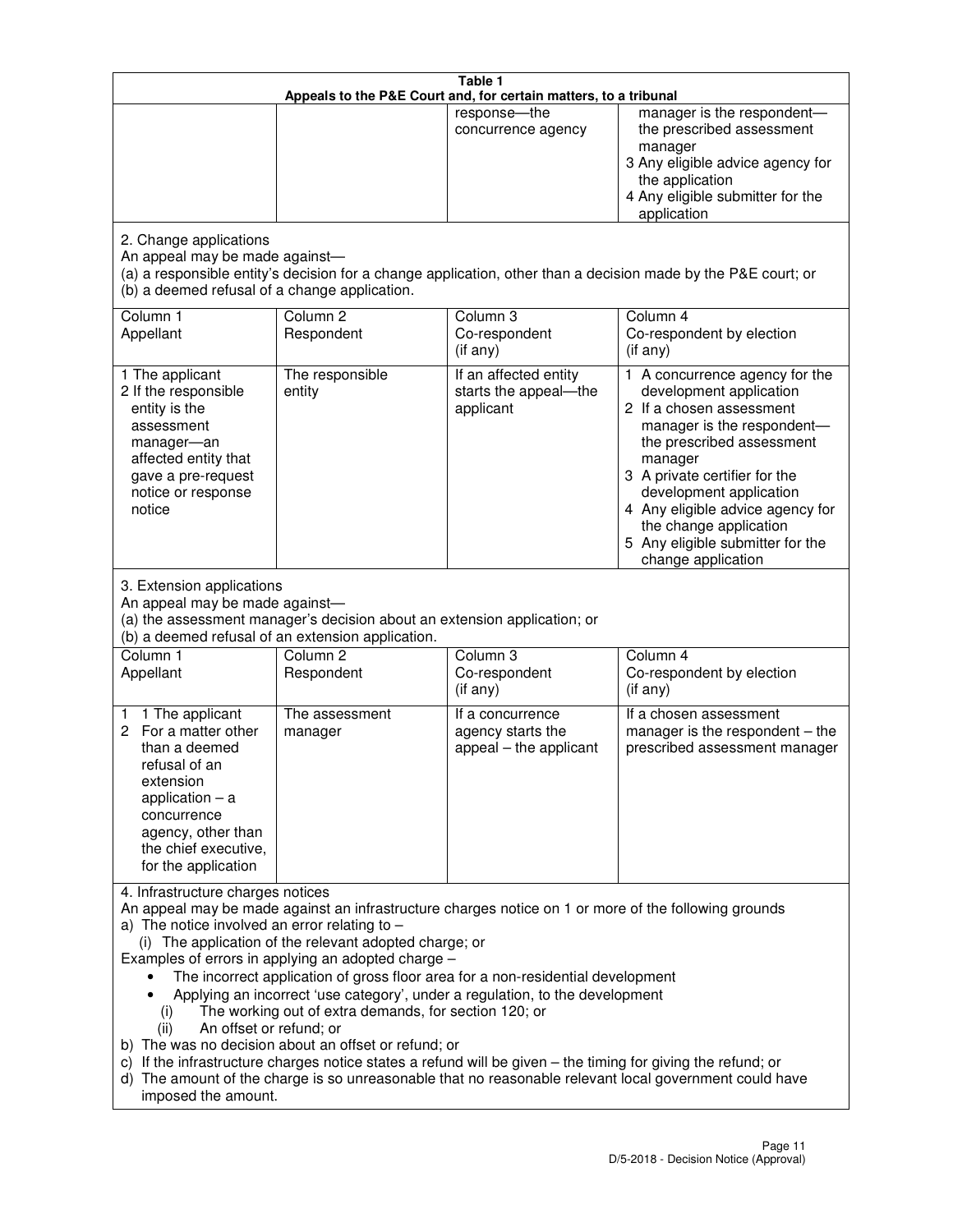|                                                                                                                 |                                                                           | Table 1                                                          |                                                                                                                                                                            |
|-----------------------------------------------------------------------------------------------------------------|---------------------------------------------------------------------------|------------------------------------------------------------------|----------------------------------------------------------------------------------------------------------------------------------------------------------------------------|
|                                                                                                                 |                                                                           | Appeals to the P&E Court and, for certain matters, to a tribunal |                                                                                                                                                                            |
| Column <sub>1</sub><br>Appellant                                                                                | Column <sub>2</sub><br>Respondent                                         | Column 3<br>Co-respondent<br>(if any)                            | Column 4<br>Co-respondent by election<br>(if any)                                                                                                                          |
| The person given the<br>Infrastructure charges<br>notice                                                        | The local government<br>that gave the<br>infrastructure charges<br>notice |                                                                  |                                                                                                                                                                            |
| 5. Conversion applications<br>An appeal may be made against-<br>(a) the refusal of a conversion application; or | (b) a deemed refusal of a conversion application.                         |                                                                  |                                                                                                                                                                            |
| Column <sub>1</sub><br>Appellant                                                                                | Column <sub>2</sub><br>Respondent                                         | Column 3<br>Co-respondent<br>(if any)                            | Column 4<br>Co-respondent by election<br>(if any)                                                                                                                          |
| The applicant                                                                                                   | The local government<br>to which the conversion<br>application was made   |                                                                  |                                                                                                                                                                            |
| 6. Enforcement notices                                                                                          | An appeal may be made against the decision to give an enforcement notice. |                                                                  |                                                                                                                                                                            |
| Column 1<br>Appellant                                                                                           | Column <sub>2</sub><br>Respondent                                         | Column 3<br>Co-respondent<br>(if any)                            | Column 4<br>Co-respondent by election<br>(if any)                                                                                                                          |
| The person given the<br>enforcement notice                                                                      | The enforcement<br>authority                                              |                                                                  | If the enforcement authority is<br>not the local government for<br>the premises in relation to which<br>the offence is alleged to have<br>happened-the local<br>government |
|                                                                                                                 |                                                                           | 2 Tahle                                                          |                                                                                                                                                                            |

| Table 2<br>Appeals to the P&E Court only                                                |                                                                                                                                                       |                                                                                   |                                                                                                                                                                                                                        |
|-----------------------------------------------------------------------------------------|-------------------------------------------------------------------------------------------------------------------------------------------------------|-----------------------------------------------------------------------------------|------------------------------------------------------------------------------------------------------------------------------------------------------------------------------------------------------------------------|
| 1. Appeals from tribunal<br>section 252, on the ground of-<br>(b) jurisdictional error. | An appeal may be made against a decision of a tribunal, other than a decision under<br>(a) an error or mistake in law on the part of the tribunal; or |                                                                                   |                                                                                                                                                                                                                        |
| Column <sub>1</sub><br>Appellant                                                        | Column <sub>2</sub><br>Respondent                                                                                                                     | Column 3<br>Co-respondent<br>(if any)                                             | Column <sub>4</sub><br>Co-respondent by election<br>(if any)                                                                                                                                                           |
| A party to the<br>proceedings for the<br>decision                                       | The other party to the<br>proceedings for the<br>decision                                                                                             | $\blacksquare$                                                                    |                                                                                                                                                                                                                        |
| 2. Eligible submitter appeals<br>(b) a variation request.                               | application, to the extent that the decision relates to-                                                                                              |                                                                                   | An appeal may be made against the decision to give a development approval, or an approval for a change<br>(a) any part of the development application for the development approval that required impact assessment; or |
| Column 1<br>Appellant                                                                   | Column <sub>2</sub><br>Respondent                                                                                                                     | Column <sub>3</sub><br>Co-respondent<br>(i f any)                                 | Column 4<br>Co-respondent by election<br>(i f any)                                                                                                                                                                     |
| 1 For a development<br>application-an<br>eligible submitter for<br>the development      | 1 For a development<br>application-the<br>assessment<br>manager                                                                                       | 1 The applicant<br>2 If the appeal is<br>about a concurrence<br>agency's referral | Another eligible<br>submitter for the<br>application                                                                                                                                                                   |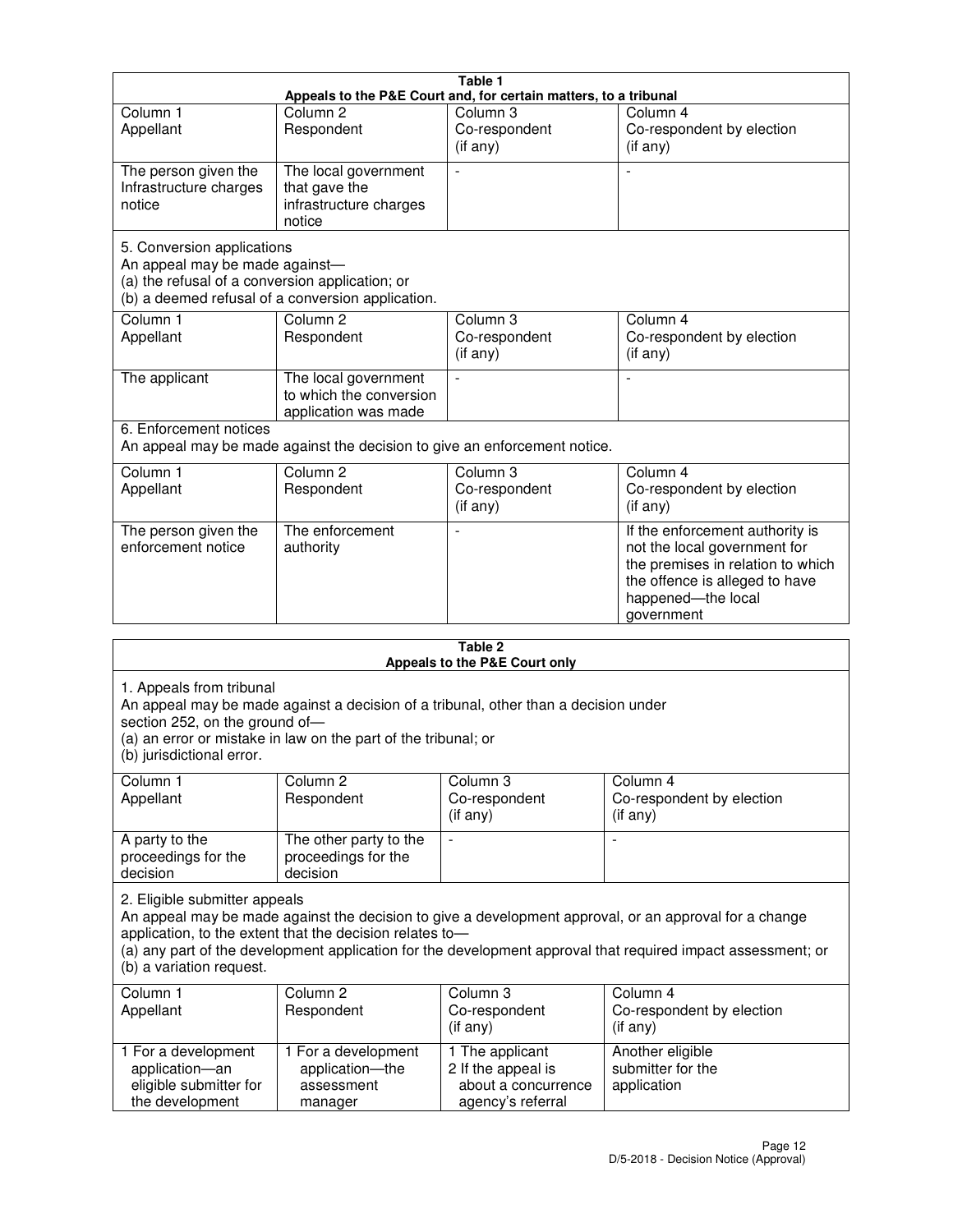| Table 2<br>Appeals to the P&E Court only                                                                                                                                                                                                                                                      |                                                                                                                                                                                                                                         |                                                                                                                         |                                                                                                           |
|-----------------------------------------------------------------------------------------------------------------------------------------------------------------------------------------------------------------------------------------------------------------------------------------------|-----------------------------------------------------------------------------------------------------------------------------------------------------------------------------------------------------------------------------------------|-------------------------------------------------------------------------------------------------------------------------|-----------------------------------------------------------------------------------------------------------|
| application<br>2 For a change<br>application-an<br>eligible submitter for<br>the change<br>application                                                                                                                                                                                        | 2 For a change<br>application-the<br>responsible entity                                                                                                                                                                                 | response-the<br>concurrence agency                                                                                      |                                                                                                           |
| required impact assessment; or<br>(b) a variation request.                                                                                                                                                                                                                                    | 3. Eligible submitter and eligible advice agency appeals<br>An appeal may be made against a provision of a development approval, or failure to<br>include a provision in the development approval, to the extent the matter relates to- |                                                                                                                         | (a) any part of the development application or the change application, for the development approval, that |
| Column 1<br>Appellant                                                                                                                                                                                                                                                                         | Column <sub>2</sub><br>Respondent                                                                                                                                                                                                       | Column <sub>3</sub><br>Co-respondent<br>(if any)                                                                        | Column 4<br>Co-respondent by election<br>(i f any)                                                        |
| 1 For a development<br>application-an<br>eligible submitter for<br>the development<br>application<br>2 For a change<br>application-an<br>eligible submitter for<br>the change<br>application<br>3 An eligible advice<br>agency for the<br>development<br>application or<br>change application | 1 For a development<br>application-the<br>assessment<br>manager<br>2 For a change<br>application-the<br>responsible entity                                                                                                              | 1 The applicant<br>2 If the appeal is<br>about a concurrence<br>agency's referral<br>response-the<br>concurrence agency | Another eligible submitter for the<br>application                                                         |
| 4. Compensation claims<br>An appeal may be made against-<br>(a) a decision under section 32 about a compensation claim; or<br>(b) a decision under section 265 about a claim for compensation; or<br>(c) a deemed refusal of a claim under paragraph (a) or (b).                              |                                                                                                                                                                                                                                         |                                                                                                                         |                                                                                                           |
| Column 1<br>Appellant                                                                                                                                                                                                                                                                         | Column 2<br>Respondent                                                                                                                                                                                                                  | Column 3<br>Co-respondent<br>(if any)                                                                                   | Column 4<br>Co-respondent by election<br>(if any)                                                         |
| A person dissatisfied<br>with the decision                                                                                                                                                                                                                                                    | The local<br>government to which<br>the claim was made                                                                                                                                                                                  |                                                                                                                         | $\blacksquare$                                                                                            |
| 5. Registered premises<br>An appeal may be made against a decision of the Minister under chapter 7, part 4.                                                                                                                                                                                   |                                                                                                                                                                                                                                         |                                                                                                                         |                                                                                                           |
| Column 1<br>Appellant                                                                                                                                                                                                                                                                         | Column <sub>2</sub><br>Respondent                                                                                                                                                                                                       | Column 3<br>Co-respondent<br>(if any)                                                                                   | Column 4<br>Co-respondent by election<br>(if any)                                                         |
| 1 A person given a<br>decision notice about<br>the decision<br>2 If the decision is to<br>register premises or<br>renew the<br>registration of<br>premises-an owner<br>or occupier of                                                                                                         | The Minister                                                                                                                                                                                                                            | $\overline{a}$                                                                                                          | If an owner or occupier starts the<br>appeal - the owner of the<br>registered premises                    |